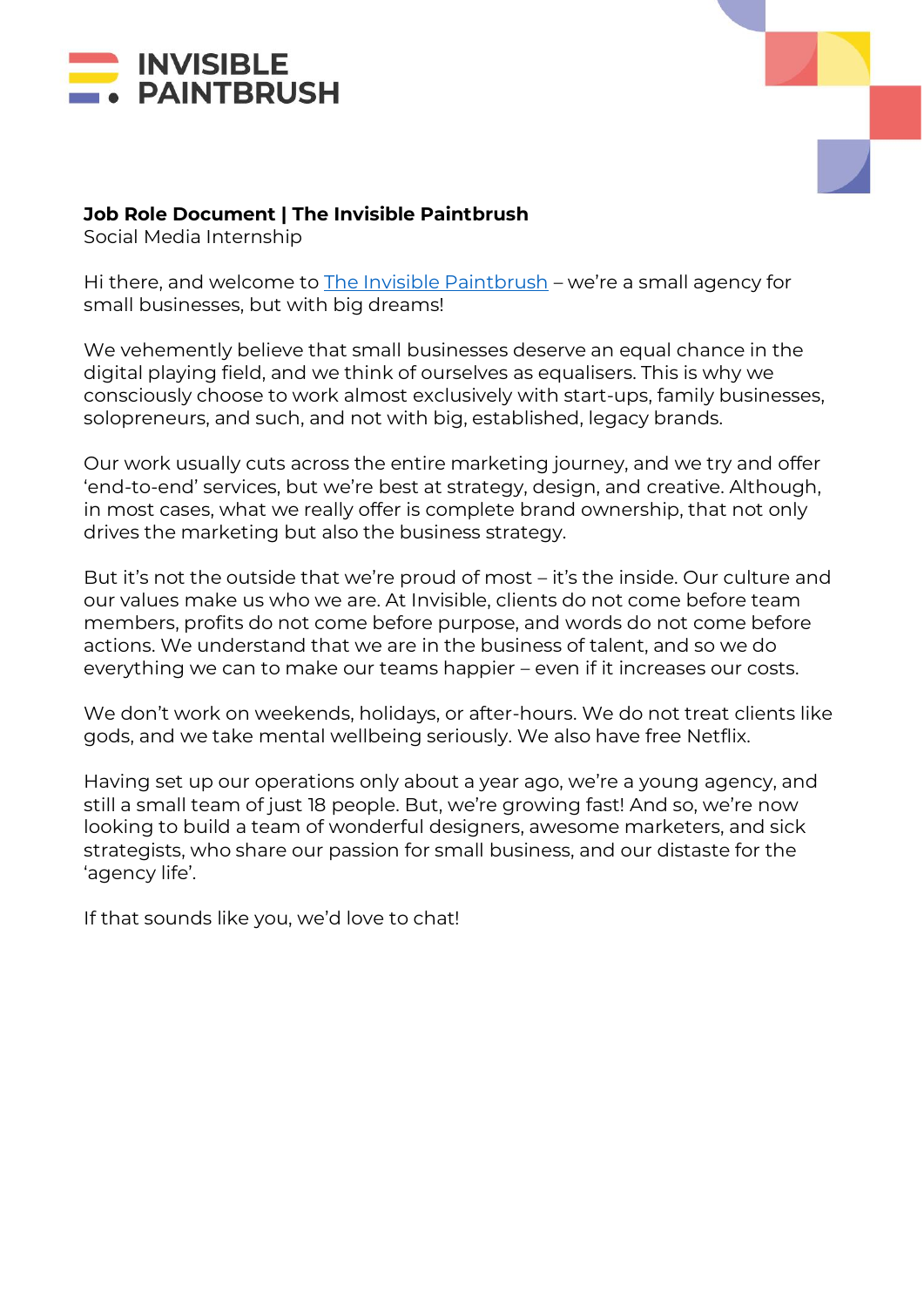



**Designation:**  Social Media Intern

**Experience:** 0-1 year of agency/marketing experience

**CTC**: 5-10k/month Stipend

**Reporting Manager:** Sr. Manager – Social Media

**Location:** Bangalore, India or Work From Home

# **One-Line Job Description:**

Developing concepts, graphics and layouts for small businesses.

# **Key Responsibilities:**

- Defining and executing content strategies for brands on digital platforms
- End to end content development, including copy and visual direction
- Executing content calendars in collaboration with the design team

- Liaise directly with clients to present content ideas, receive feedback, implement changes, and deploy the final output

- Track and analyse campaign performance, and share performance reports with the client

- Identify, track, and report on key performance metrics to maintain the overall health of the account and to achieve brand objectives

# **Key Skills:**

Copywriting, Creative Writing, Communication Skills, Campaign Planning